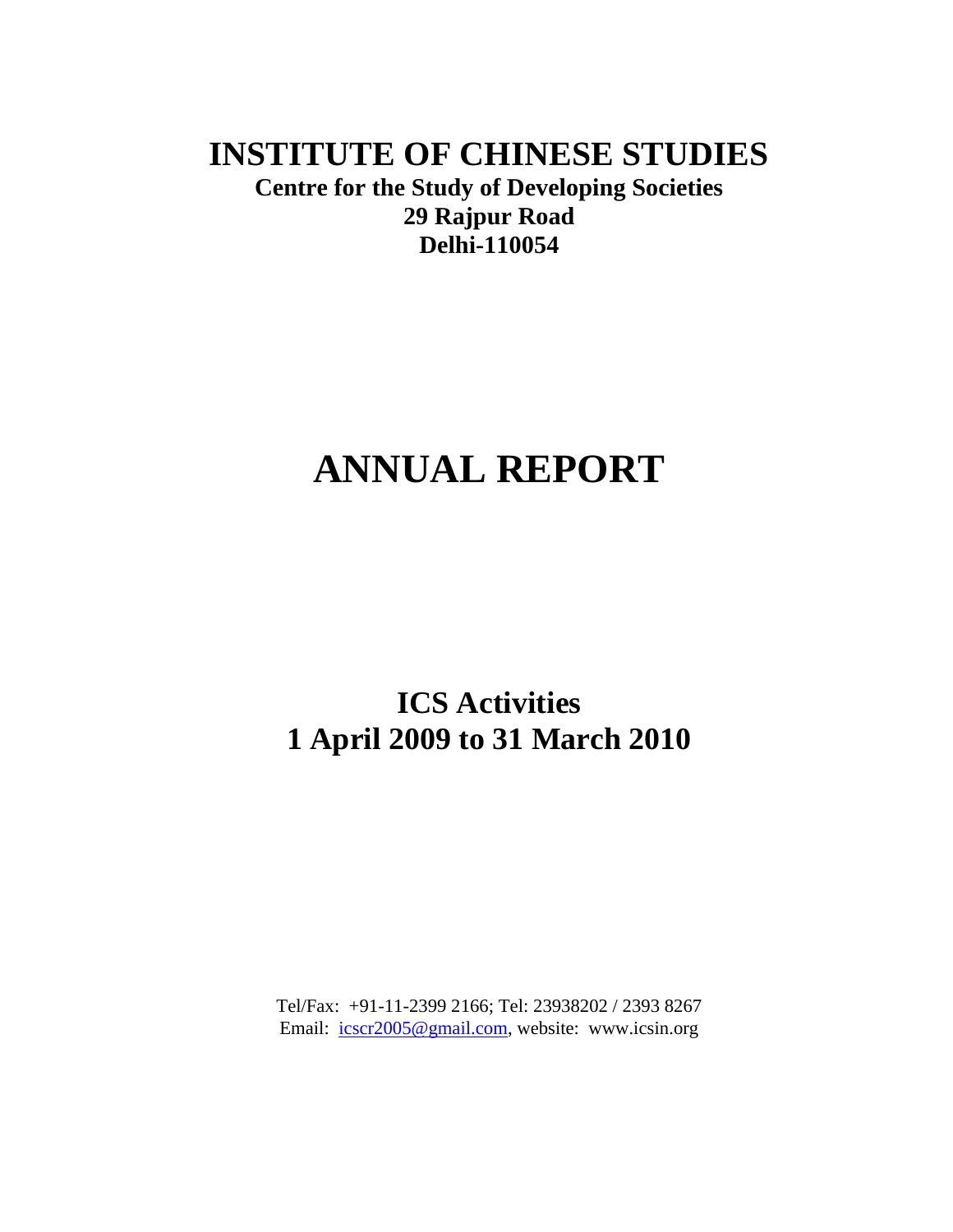## **CONTENTS**

| 1. | Overview                                              | 3              |  |
|----|-------------------------------------------------------|----------------|--|
| 2. | National and International Seminars and Conferences   | 4              |  |
| 3. | <b>ICS</b> Participation in International Conferences | 4              |  |
| 4. | <b>ICS Wednesday Seminars</b>                         | 5              |  |
| 5. | <b>Research and Training</b>                          | 5              |  |
| 6. | Dissemination and Outreach                            | 5              |  |
| 7. | <b>ICS</b> Library                                    | 6              |  |
| 8. | Distinguished visitors                                | 6              |  |
| 9. | <b>ICS Faculty Activities</b>                         | $\overline{7}$ |  |
|    |                                                       |                |  |
|    | Annexures:                                            |                |  |
|    | 1: ICS Wednesday Seminars                             | 9              |  |
|    | 2: ICS Faculty and Staff                              | 13             |  |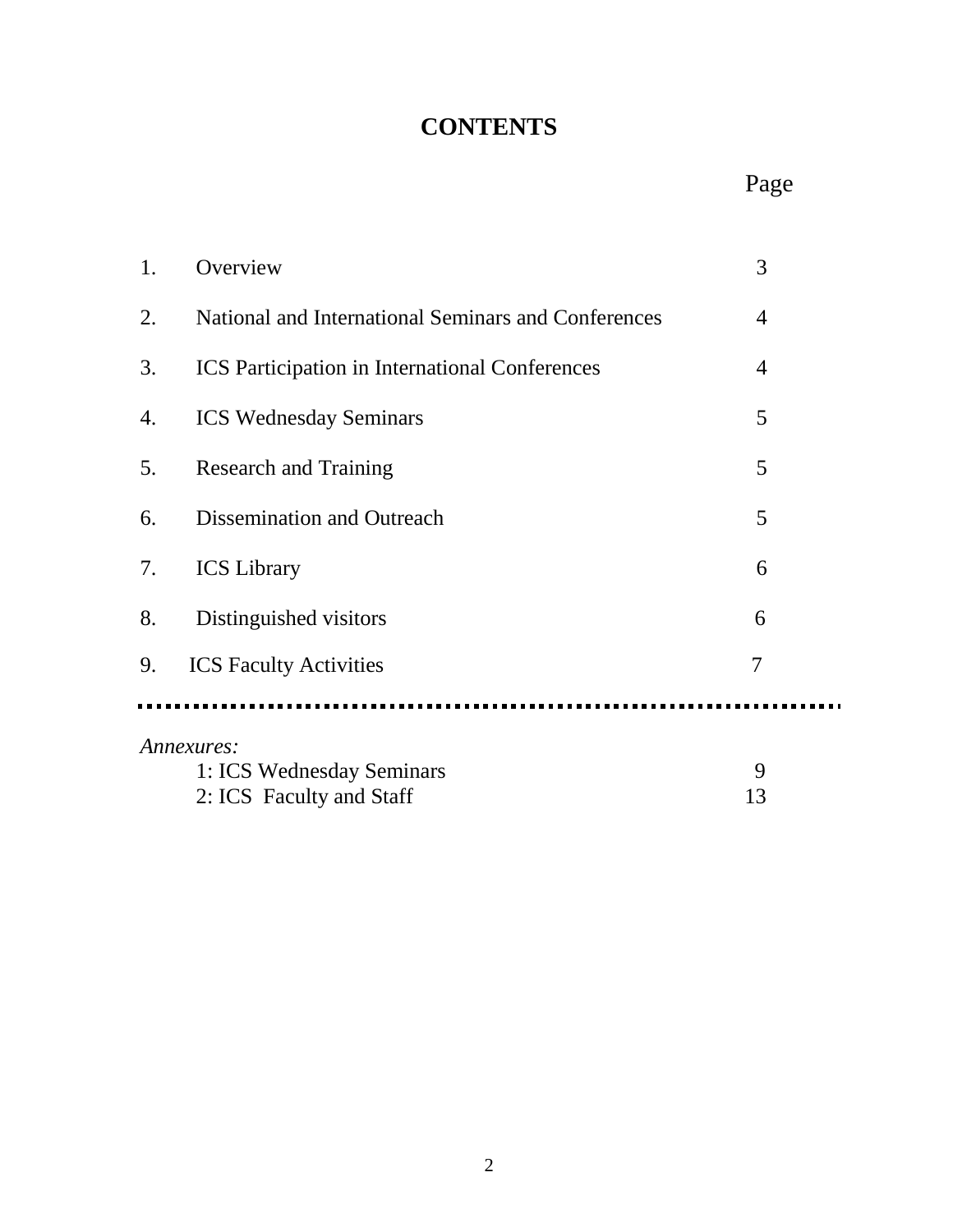## *ICS Annual Report* **1 st April 2009 to 31st March 2010**

### **1. OVERVIEW**

#### **Introduction to the Institute of Chinese Studies**

The Institute of Chinese Studies (ICS) grew out of the China Study Group which was initiated in 1969 as an informal, interdisciplinary forum of scholars working on China at various universities and research institutes of Delhi. The Group conducted fortnightly discussions on contemporary topics, and helped sustain *China Report*, the only Indian journal on China and East Asia. In 1990, the China Study Group was reconstituted as the Institute of Chinese Studies (ICS), an interdisciplinary East Asian research programme of the Centre for the Study of Developing Societies, Delhi.

The main function of the ICS is to promote the systematic study of China and East Asia in India by initiating and supporting research programmes, both within the Institute and outside. It seeks to provide a forum for sustained scholarly exchange and interaction between Indian academics and scholars from China and other parts of the world, to build up resource materials and a data-base on China, to disseminate information and research findings to a wider public, as well as to train younger social scientists in East Asian Studies.

Over recent years, the ICS has received financial and other support for its activities from a number of sources, including the Ministry of External Affairs, Government of India; the Indian Council of Social Science Research; the Ford Foundation, New Delhi; the Japan Foundation; the Sasakawa Peace Foundation, Japan; the Confederation of Indian Industry (CII); and the Tata Iron and Steel Corporation (TISCO). Recent years have also seen the consolidation of three new ICS programmes: the East Asia Programme, the Chinese Economy Research Programme, and the India-China Comparative Studies Programme, as well as the initiation of research focus on Vietnam and Korea.

ICS has been the nodal agency for the Bangladesh-China-India-Myanmar (BCIM) Forum for Economic Cooperation and the China-India-Russia Trilateral Academic Conference, as well as a foundation member of the Boao Forum for Asia (BFA), Hainan. The Institute also has MoUs with a number of institutions in China and elsewhere in Asia to promote academic cooperation and research activities.

### *ICS Emeritus Fellow, Prof. Tan Chung received the Padma Bhushan from the Government of India on the occasion of the 60 th Republic Day, January, 2010.*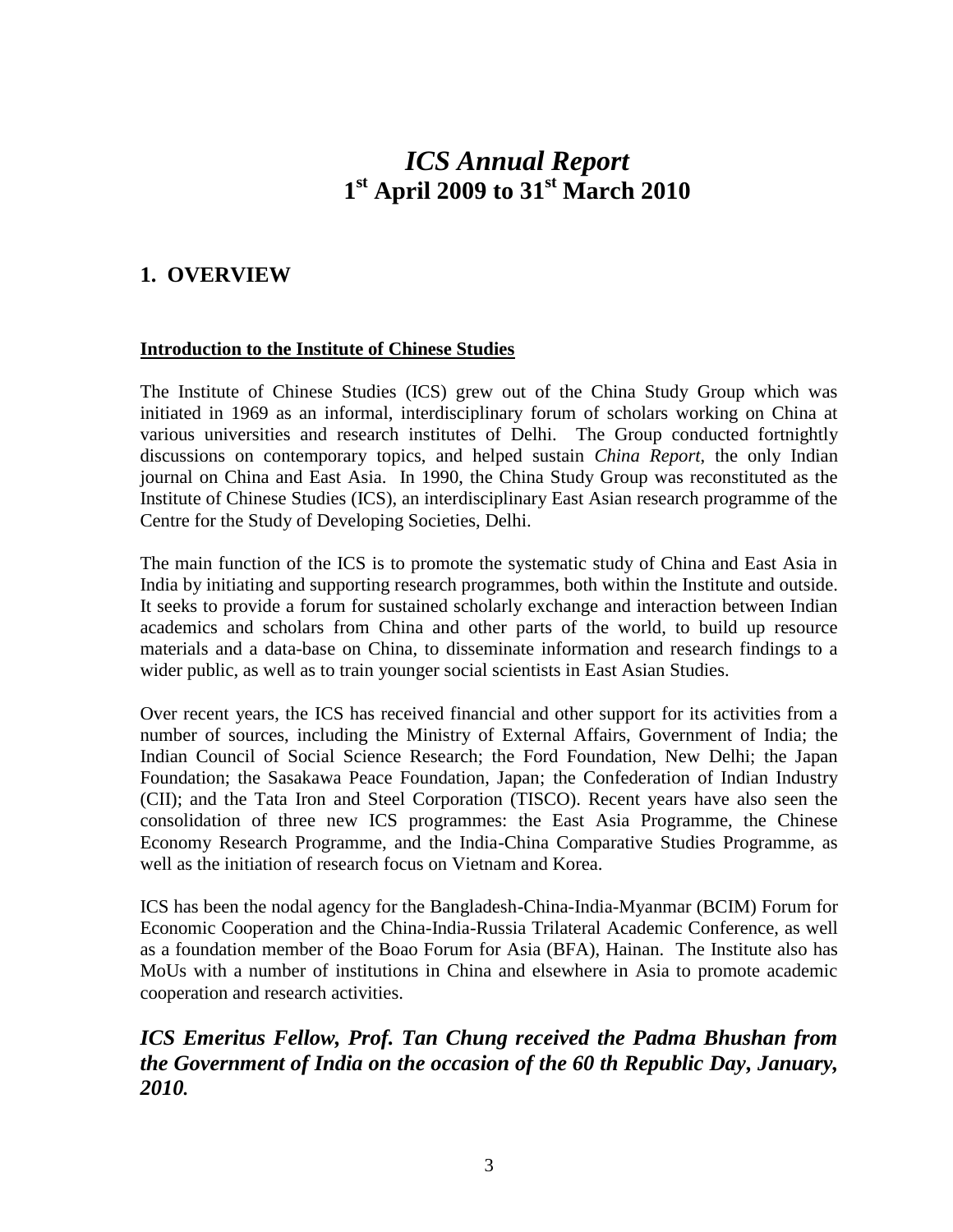### **2. NATIONAL AND INTERNATIONAL SEMINARS AND CONFERENCES**

- **1. Indian Congress of Asia-pacific Studies Annual Conference, Allahabad, September 4-5, 2009**
- **2. "Sixty Years of the PRC" organized in collaboration with the Department of East Asian Studies, University of Delhi, October, 7, 2009**
- **3. "Second China-South Asia Forum" organized in collaboration with the National Singapore University, Dec.4-6, 2009**
- **4. "India-China –Russia Trilateral Conference, Dec. 7-9, 2009**

#### **ICS Symposium/Workshops**

- 1. Forty Years of the China Study Group, August 26, 2009, a symposium organized in ICWA, Chaired by Director General of ICWA, Amb. S.T. Devare
- 2. ICS organized the East Asia Research Scholars" Colloquium involving students and teachers of East Asian Studies in JNU, DU, Santiniketan and EFLU. Prashant Kaushik (ICS) coordinated the Colloquium, which was held on 6 March, 2010.

### **3. ICS PARTICIPATION IN INTERNATIONAL CONFERENCES**

### **International Conferences**

- Boao: Boao Forum for Asia (BFA), Hainan, PRC. April 17-19, 2009. ICS represented by Prof. Pulin Nayak, Delhi School of Economics, University of Delhi
- BCIM: the Bangladesh-China-India-Myanmar (BCIM) Forum for Economic Cooperation held in Nay pyi taw, Myanmar on June 26-27, 2009. ICS represented by Prof. Patricia Uberoi and Ms. Poonam Mathur.
- India-China Cooperation Forum, Kunming, Yunnan, China, January 14-15, 2010. Prof. P.Uberoi and Prof. S. Chakrabarti attended on behalf of ICS.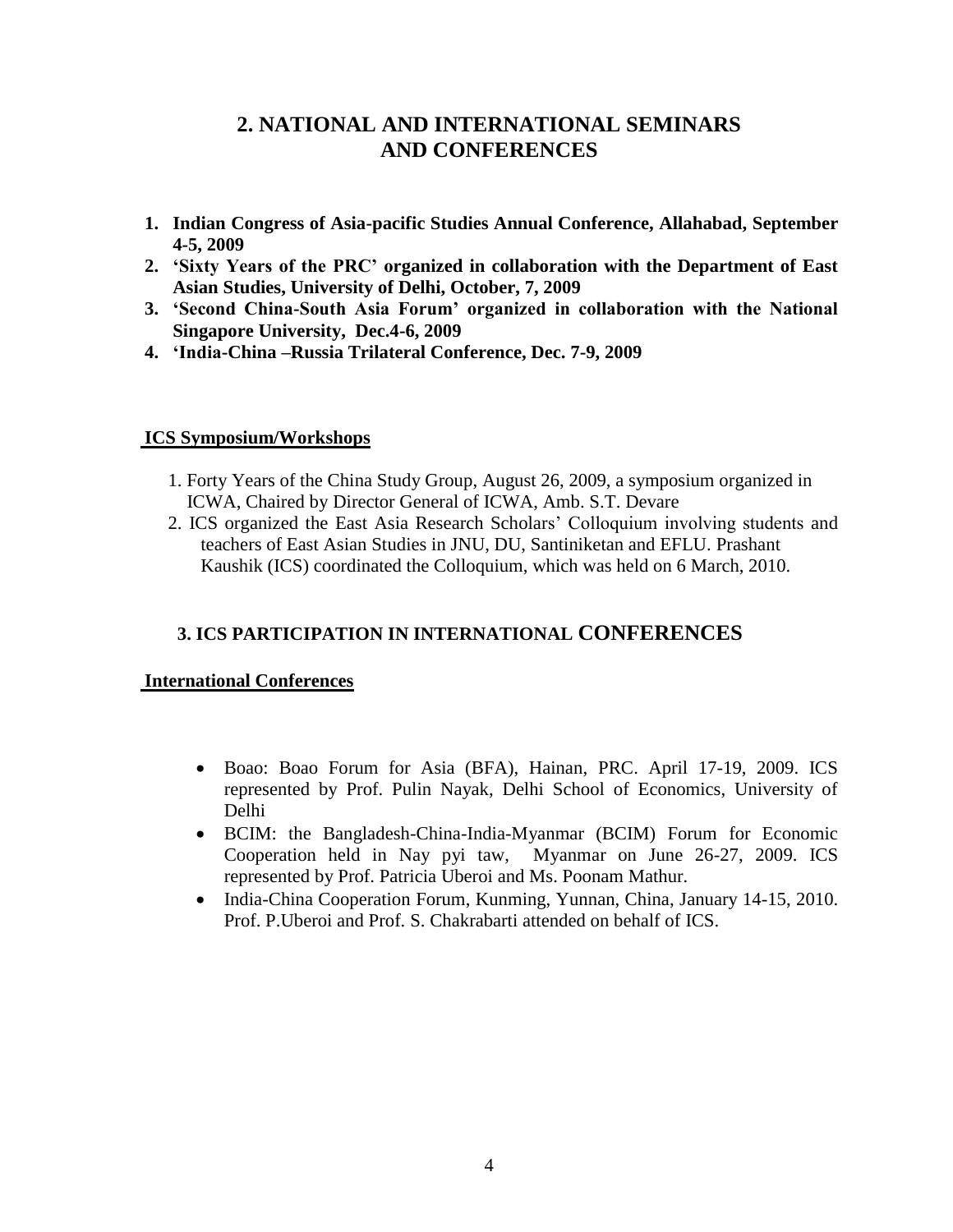### **4. ICS WEDNESDAY SEMINARS**

The ICS programme of Wednesday Seminars continued through the period under review. (see Appendix I). In addition to these the Centre for Women"s Development and the Institute of Chinese Studies jointly organized a seminar on November  $19<sup>th</sup>$  2009. The speakers and topics were as follows**: Dong Limin, Professor of Literature, Shanghai University, "Gender and Nationalism in 20th Century China" and Min Dongchao, Professor of Cultural Studies, Shanghai University, "Translating Feminism".**

### **5. RESEARCH AND TRAINING**

A number of young researchers were associated with ICS during the period under review as Summer Interns. The projects they worked on are given in parenthesis:

- **Ms. Sumelika Bhattacharyya (Political Reforms in Post-Mao China)**
- **Ms Manju Hara (New Perspectives on Inter- Cultural Studies, Conference organized by IGNCA in honor of Prof. Tan Chung)**
- **Mr. Peter Joy Hudson (India-Russia-China Trilateral)**
- **Ms. Chitra Negi (BCIM Initiative)**

### **6. DISSEMINATION AND OUTREACH**

#### **(1) Books by ICS Fellows and Associates**

- *China in the Making of Bombay* by Dr Madhavi Thampi co-authored with Dr. Shalini Saksena (Mumbai: Cama Institute 2010)
- *China and its Neighbours* co-edited by Srikanth Kondapalli and Emi Mifune (New Delhi, 2010)

#### **(2)** *China Report*

.

The ICS journal, *China Report*, a refereed journal published by Sage Publications, continued in its  $45<sup>th</sup>$  year of publication. The journal is edited by Dr. Alka Acharya, with Dr. Madhavi Thampi as Associate Editor and Prof. Sreemati Chakrabarti as Book Review Editor. The journal includes articles, comments, book reviews and documents, with a special focus on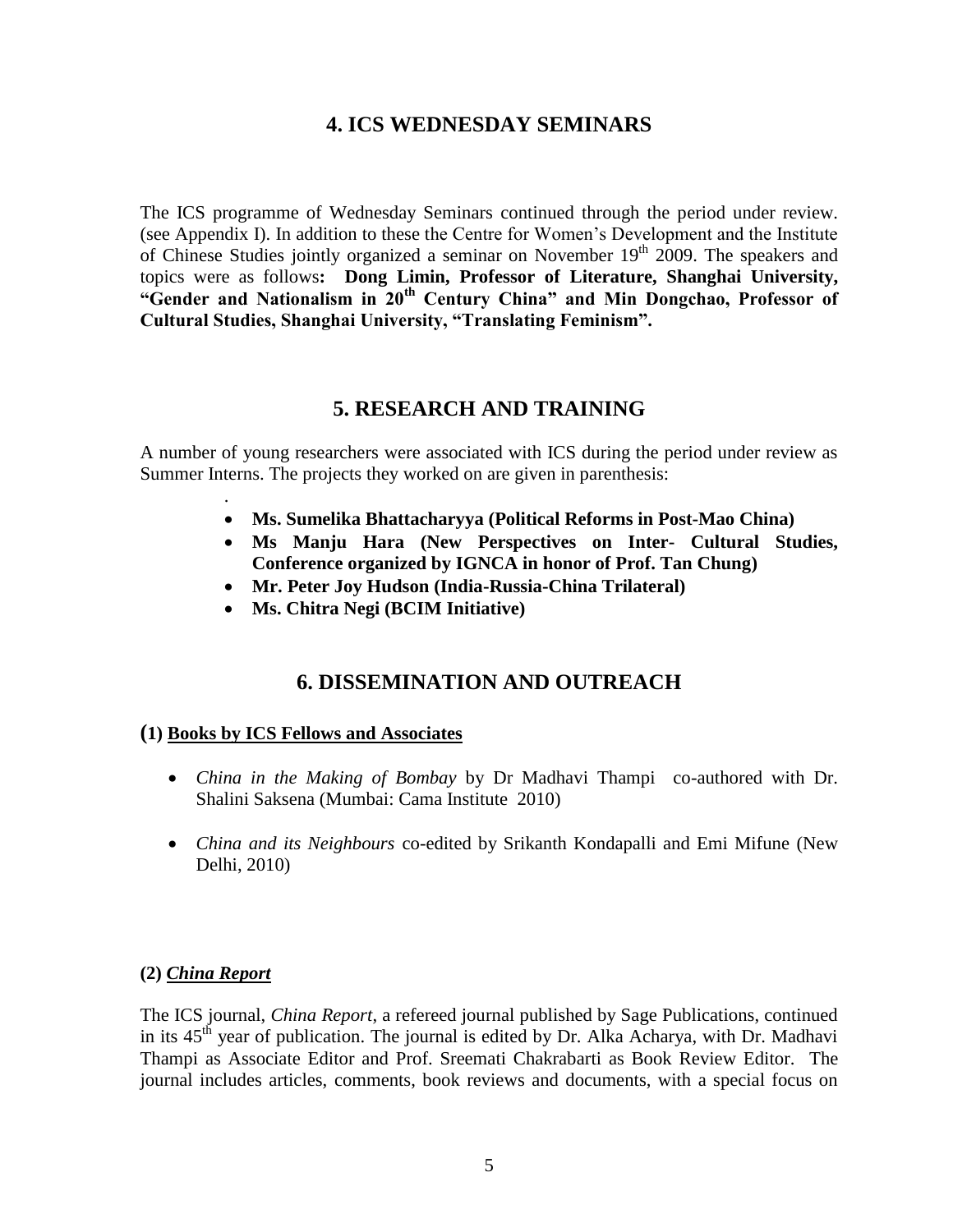Sino-Indian relations**.** Of late scholars from China and other countries have shown a great deal of interest to write for China Report**.**

### **(3) ICS Website**

ICS maintains a website (**[www.icsin.org](http://www.icsin.org/)**) to carry ICS information and news regarding ICS activities. Efforts are being made to improve the appearance and usefulness of the Website.

### **7. ICS LIBRARY AND DOCUMENTATION CENTRE**

The ICS has a small but select collection of books, in English, Chinese and Japanese, mostly on contemporary China and East Asia, and current and back numbers of some important journals on China and the region. ICS benefited from a generous gift of books and documents from Satish Saberwal (formerly of Jawaharlal Nehru University), and Patricia Uberoi (formerly of the Institute of Economic Growth), adding substantially to the existing Gordon White Collection, and the collections of former director Giri Deshingkar and Emeritus Fellows Tan Chung, Huang I-shu, and C.V. Ranganathan. The "Lines of Convergence" Project of the East Asia Programme also enabled the acquisition of a substantial number of publications on East Asian history and society. A number of books were also acquired by purchase and gift.

### **8. DISTINGUISHED VISITORS**

ICS was privileged to receive a number of distinguished visitors and delegations. These include:

- Delegation from the Shanghai Institute of International Studies led by Prof. Yang Jiewang, Friday, May 15, 2009**.**
- Chinese delegation led by Mr. Tao Jian, China Institutes of Contemporary International Relations, Friday, October 23, 2009.
- Robert Weil, Retired Lecturer and Union Organizer, University of California, Santa Cruz and Senior Fellow, Oakland Institute, Dec 2, 2009.
- Chinese delegation led by Amb. Cai Jinbiao, Vice- President of the China People's Institute of Foreign Policy, Monday, March 15, 2010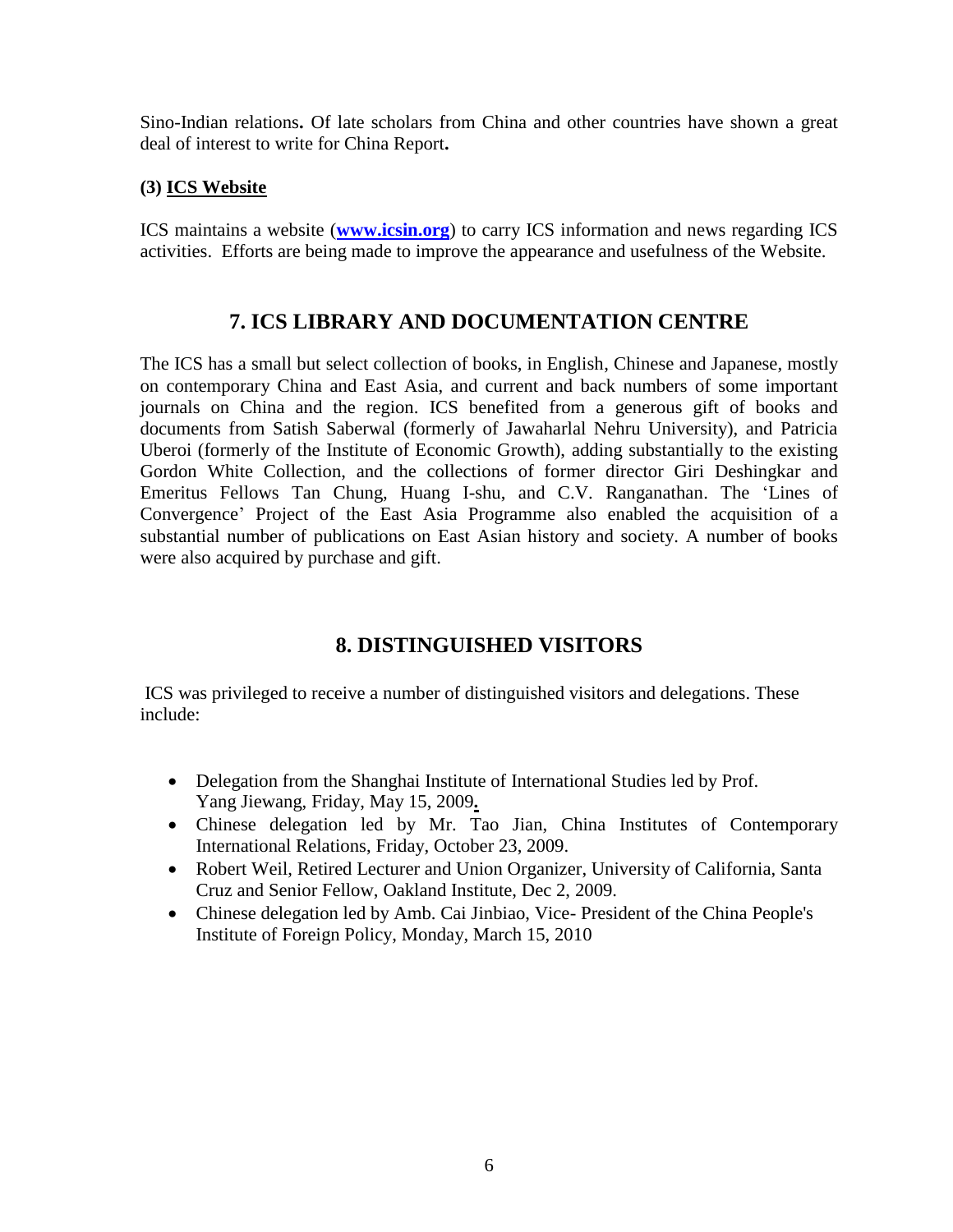### **9. ICS FACULTY PUBLICATIONS AND ACTIVITIES**

### **Sabaree Mitra**

#### Publications:

### **Articles:**

 "Activism of Chinese Women Writers During Reform and Globalization", *The Asian Scholar* (Annual e-Journal of the Asian Scholarship Foundation), **Issue No. 5**, available at http//www.asianscholarship.org/asf/ejourn/index.html.

Seminar / Workshop Presentations / Lectures

- "Making of a 'People's Culture': Discourse & Praxis in China", paper presented at the seminar on *Sixty Years of People's Republic of China*, organized by Institute of Chinese Studies, CSDS and Department of East Asian Studies, DU, on October 07, 2009.
- "Yindu de hanyu jiaoxue: Lishi beijing yu weilai tiaozhan"(Chinese Teaching in India: Historical Background and Future Challenges), a lecture delivered at School of Foreign Languages, Lanzhou University, Lanzhou, PRC, on June 08, 2009.
- "Yindu ershi shiji funu xiezuo yu funu yundong de guanxi" (Relation between 20<sup>th</sup> Century Indian Women's Writing and Women's Movement), a lecture delivered at School of Foreign Languages, Lanzhou University, Lanzhou, PRC, on June 09, 2009.
- "Zhongguo he Yindu funu wenti yanjiu" (Research on Women"s Issues in China and India), a lecture delivered at Peking University Staff Association, Peking University, Bejing, PRC, on June 11, 2009.

### **Madhavi Thampi**

### **Publications:**

- Book entitled China and the Making of Bombay (co-author Shalini Saksena), (Mumbai, K.R.Cama Oriental Institute, Jan. 2010.)
- Article on "The Taiping Rebellion" in Kaushik Roy (ed.), 1857 Uprising: Before and Beyond, (forthcoming, Manohar Publishers, New Delhi, 2010).
- Article on "Chinese settlers in India" in Parsee Embroidered Gara: China's Enduring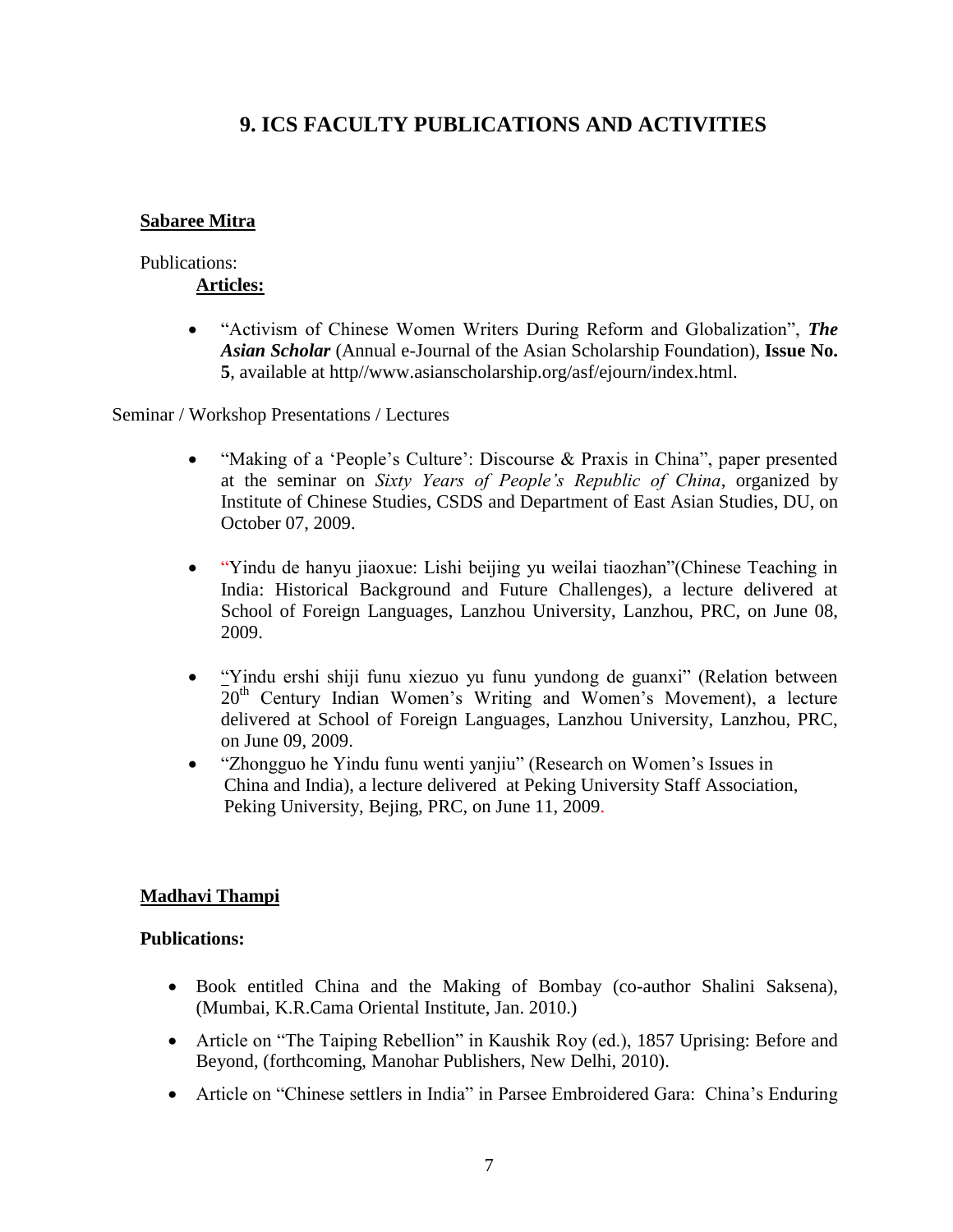Legacy (TAPI publication, 2009)

 Book review of Tonio Andrade, *How Taiwan Became Chinese: Dutch, Spanish and Han Colonization in the Seventeenth Century* (New York, Columbia University Press, 2008), for *China Report* 45:1 (2009)

### **Seminars:**

- Paper on "Indians in Xinjiang in the nineteenth and twentieth centuries" for  $2<sup>nd</sup>$ China-South Asia International Cultural Forum, New Delhi, India International Centre, 4-6 December, 2009
- Presentation on "Historical Thinking in China Today" at China Studies Review Workshop, New Delhi, India International Centre, 11-12 Dec 2009
- Paper on "Indian soldiers and policemen in China in the colonial period", at Workshop on Indian and Chinese Immigrant Communities: Comparative Perspectives", Singapore, Institute of South East Asian Studies, 27-29 Jan, 2010.

### **Brij Tankha**

- "India and Asia: Engagement or Indifference", Asianisms Compared, Hokkaido University, 30-31 January 2010.
- "Pan-Asianism in India" Prewar Japan P.E.N.Club Research Meeting, AJ Centre, Kokushikan University, 1 December, (Japanese)
- Organised an international conference, Asian Trajectories, and read a paper "Buddhism and Japanese Nationalism", Asian Trajectories, September11-12, 2009, East Asia Programme, Institute of Chinese Studies, CSDS, Delhi
- "India and Asia", Twenty lectures given to the Department of Social Sciences and Philosophy, University of Jyvaskyla, Finland, June 8-12, 2009.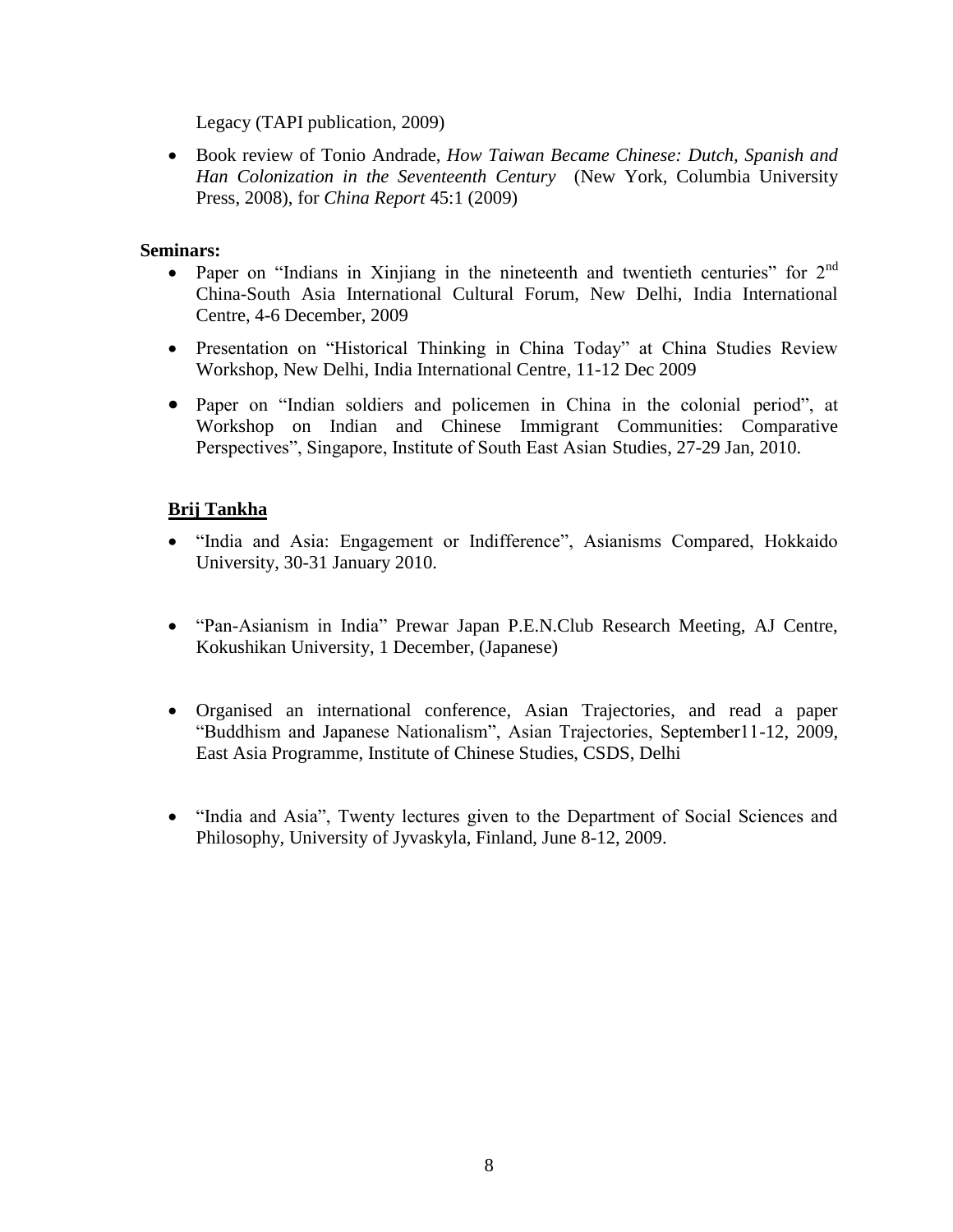### **Annexure 1**

#### **ICS Wednesday Seminars 1 April 2009 -- 31 March 2010**

- 1. Dr. Abanti Bhattacharya, Reader, Department of East Asian Studies, University of Delhi, Taiwan"s Identity and Nationalism: a constrained, Taiwanese nationalism,1 April 2009.
- 2. Mr. G. Balatchandirane, Faculty Member, Department of East of University of Delhi, Delhi, Gender Discrimination in Education in East Asia, 8 April 2009.
- 3. Dr. Shanta Nedungadi Varma, Reader, Department of Political Science, University of Delhi, Engaging the East: India, East Asia and China,15 April 2009
- 4. Dr. Sujatha Reddy, Fellow, Indira Gandhi National Centre for the Arts, Sanskrit in Modern China, 22 April 2009.
- 5. Prof. Sreemati Chakrabarti, Higher Education in the PRC: The Quality-Equality Dilemma of the State, 29 April 2009.
- 6. Col. Virendra Sahai Verma, Post Dalai Lama Situation and the Middle Path, 6 May 2009.
- 7. Prof. Pulin B. Nayak, Department of Economics, Delhi School of Economics, University of Delhi, The Global Economic Crisis and Its Implications for India,15 July 2009
- 8. Prof. Thierry Meynard, S. J., Professor of Philosophy, Sun Yat-Sen University, Guangzhou, China, The Relevance of Modern Chinese Philosophy for the Contemporary World, 22 July 2009.
- 9. Prof. Patricia Uberoi, Honorary Fellow, Institute of Chinese Studies, CSDS, Bollywood in China, 29 July 2009.
- 10. Dr. Viren Murthy, Assistant Professor, Department of History, University of Ottowa, Canada, Chair: Prof. Brij Tankha, Resistance to Modernity and the Logic of Selfnegation as Politics: Takeuchi Yoshimi and Wang Hui on Lu Xun, July 30, 2009.
- 11. Dr. Satoshi Ota, Post doctoral research fellow in the Department of East Asian Studies, University of Delhi, Cheerful Women and Discontented Men: The Impact of Consumerism and Media Images on Japanese Young Men, 12 August 2009.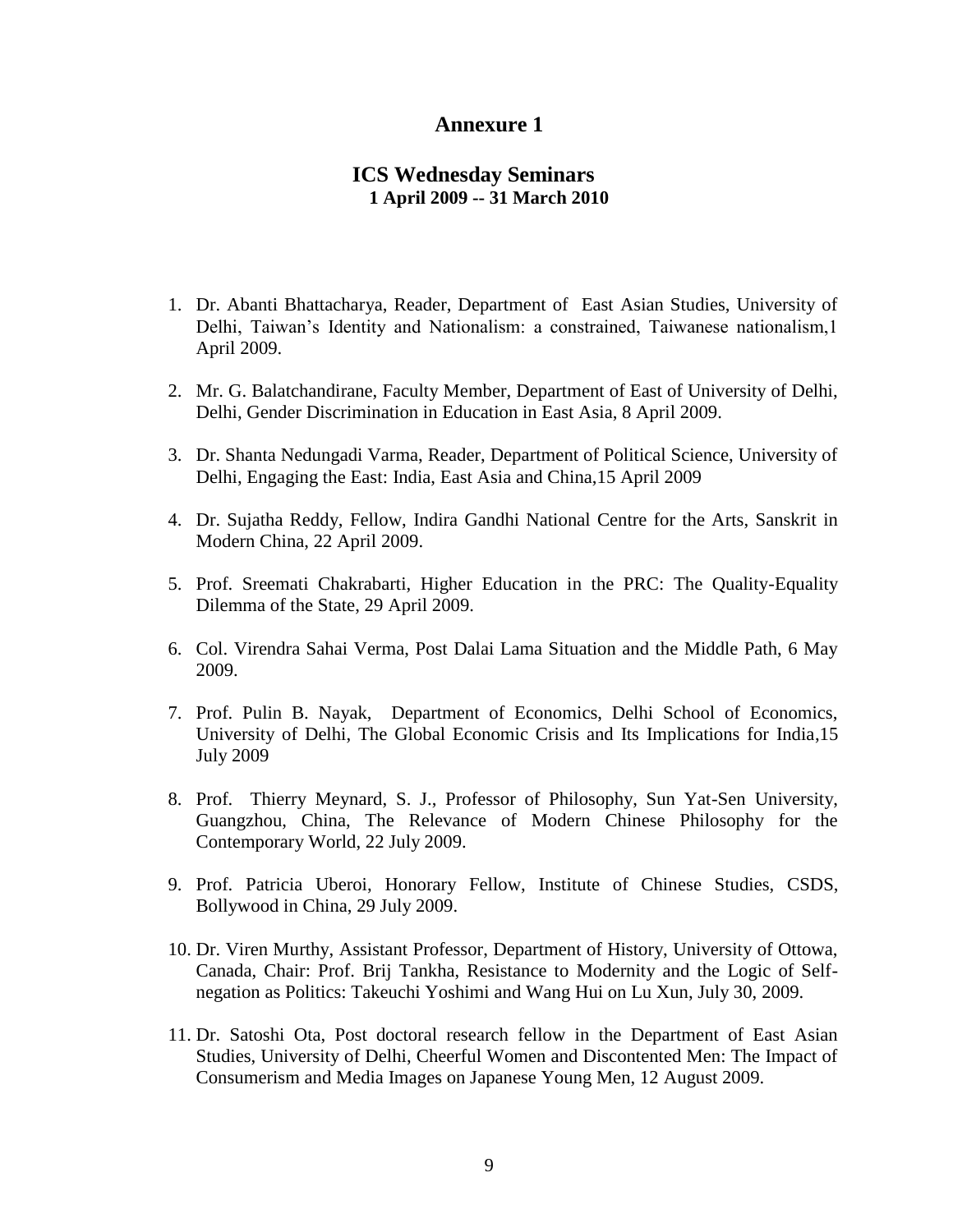- 12. Mr. Romesh Bhattacharji, Chief Commissioner, Customs (Retd.), Opium as a money spinner in East Arunachal- Enormous increase in opium cultivation on the only all weather road link to China,19 August 2009.
- 13. To commemorate forty years of the China Study Group, the Institute of Chinese Studies and the Indian Council for World Affairs are organizing a symposium on August 26, 2009 between 3:30- 7 P.M. at ICWA Seminar Room, Sapru House, Barakhamba Road, New Delhi 110001, There would be two sessions: ,1. Chinese Studies in India & 2. Reminiscences.
- 14. Ms. Sreeparna Roy, Department of East Asian Studies, University of Delhi, Quality of Higher Education in 21st Century of China: Some Burning Issues, 2 September 2009.
- 15. Mr. Debasish Chaudhuri, Department of East Asian Studies, University of Delhi, "July 5<sup>th</sup>" Riots in Urumqi, China's Reaction and Uyghur Diaspora, 9 September 2009.
- 16. Mr. Joe Thomas Karackattu, Centre for East Asian Studies, Jawaharlal Nehru University, Taiwanese contribution to economic growth in China: the case of Kunshan (region) and China"s high-technology exports (sectors) 16 September 2009.
- 17. Dr. Vyjayanti Raghavan, Centre for Korean Studies, Jawaharlal Nehru University, Military Dictatorship in Asia: The Case of North Korea and Myanmar, 23 September 2009.
- 18. Prof. Srikanth Kondapalli, School of International Studies, Jawaharlal Nehru University, 30 years of Reform and the Chinese Military, 30 September 2009.
- 19. Seminar on "Sixty Years of the People"s Republic of China", organized by the Department of East Asian Studies, University of Delhi and Institute of Chinese Studies, October 7, 2009.
- 20. Prof. Wang Dehua and Mr. Li Xiaoyuan, Chinese Perceptions of India, 14 October 2009.
- 21. Shamshad Ahmad Khan, recently held elections in Japan, October 21 2009.
- 22. Dr. Saradindu Bhaduri, Asst. Professor, Centre for Studies in Science Policy, School of Social Sciences, JNU, Informal Values and Formal Policy: Japan"s Technology, Policy and Consequences for India, 28 October 2009.
- 23. Col. Virendra Sahai (Retd., Indian Army), The Reality check on Tibetan"s Demand of Ethnic Tibet and Other Issues, November 4, 2009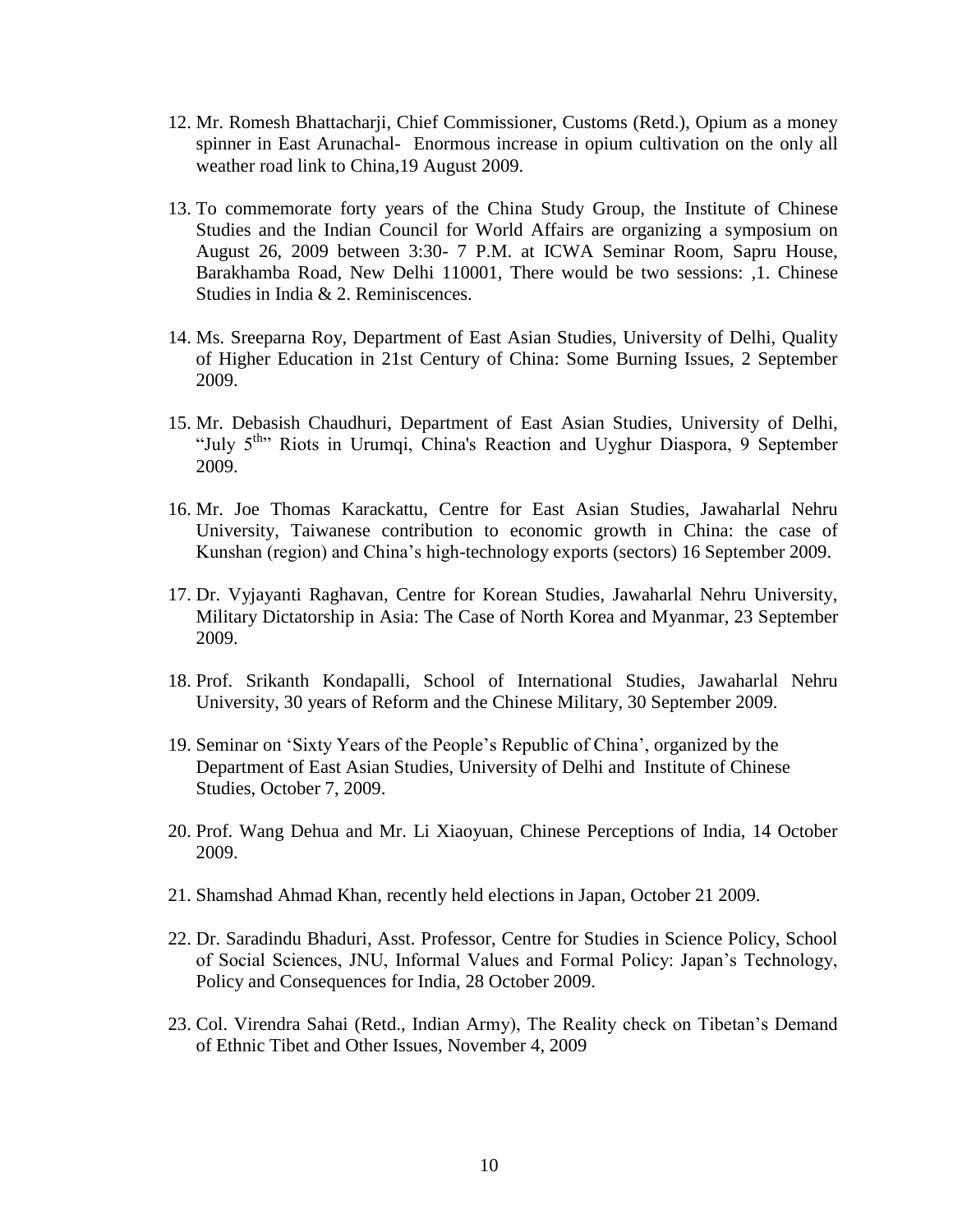- 24. Dr. Seema Joshi, Associate Professor, Kirorimal College, University of Delhi, Development Experience of India and China: A Comparative Outlook, November 11, 2009
- 25. A delegation from the Development Research Centre of the State Council of the PRC visited ICS, two members of the delegation made presentations on Rural-Urban Migration and Urban Governance (in China). Prof. Haque of IEG also spoke about the similar issues in the Indian context, November 18, 2010.
- 26. Usha Chandran, Ph.D Candidate, SLLC, J.N.U., Paradox of Equality and Difference: Changing Perceptions of Gender in China, November 25, 2009.
- 27. Mr. Ravi Boothalingam, The Quest for Genghis Khan: Travels in Secret Mongolia, 2 December 2009.
- 28. Dr. Dibyesh Anand, Associate Professor Westminster University, London, The Changing Nature of the Tibetan Question in the India–China Boundary Dispute: Implications for Tawang, January 20, 2010.
- 29. Dr. Vibha Arora, Asst. Professor of Sociology & Social Anthropology I.I. T. Delhi, Routing the Commodities of the Empire through Sikkim (1817-1906), January 27, 2010.
- 30. Dr. N. Altantsetseg, Professor, National University of Mongolia and Research Fellow, University of Delhi, Peculiarities of Sino-Mongolian Relations and Chinese Studies in Mongolia, February 3, 2010
- 31. Santosh Kumar Gupta, Ph. D candidate Department of East Asian Studies, University of Delhi, Buddhist Social Engagement in Contemporary South Korea, February 10, 2010.
- 32. Philip Wen-Chyi Ong, Representative, Taipei Economic and Cultural Centre, New Delhi, The Current Status of the Cross-Strait Talks and Future Political Prospects, February 17, 2010.
- 33. Book Release: *China and the Making of Bombay* by Madhavi Thampi and Shalini Saksena, and *China and its Neighbours* co-edited by Srikanth Kondapalli and Emi Mifune. Dr. Thampi and Prof. Kondapalli are ICS Fellows**,** February 24, 2010.
- 34. Gajender Thakur, M.Phil Student, Department of East Asian Studies, University of Delhi, Japan"s Social Security System: Policy Implementation in an Aging Society March 3, 2010
- 35. Col. Navneet Kumar, Visiting Fellow, ICS, China"s Military Strategy, March 10, 2010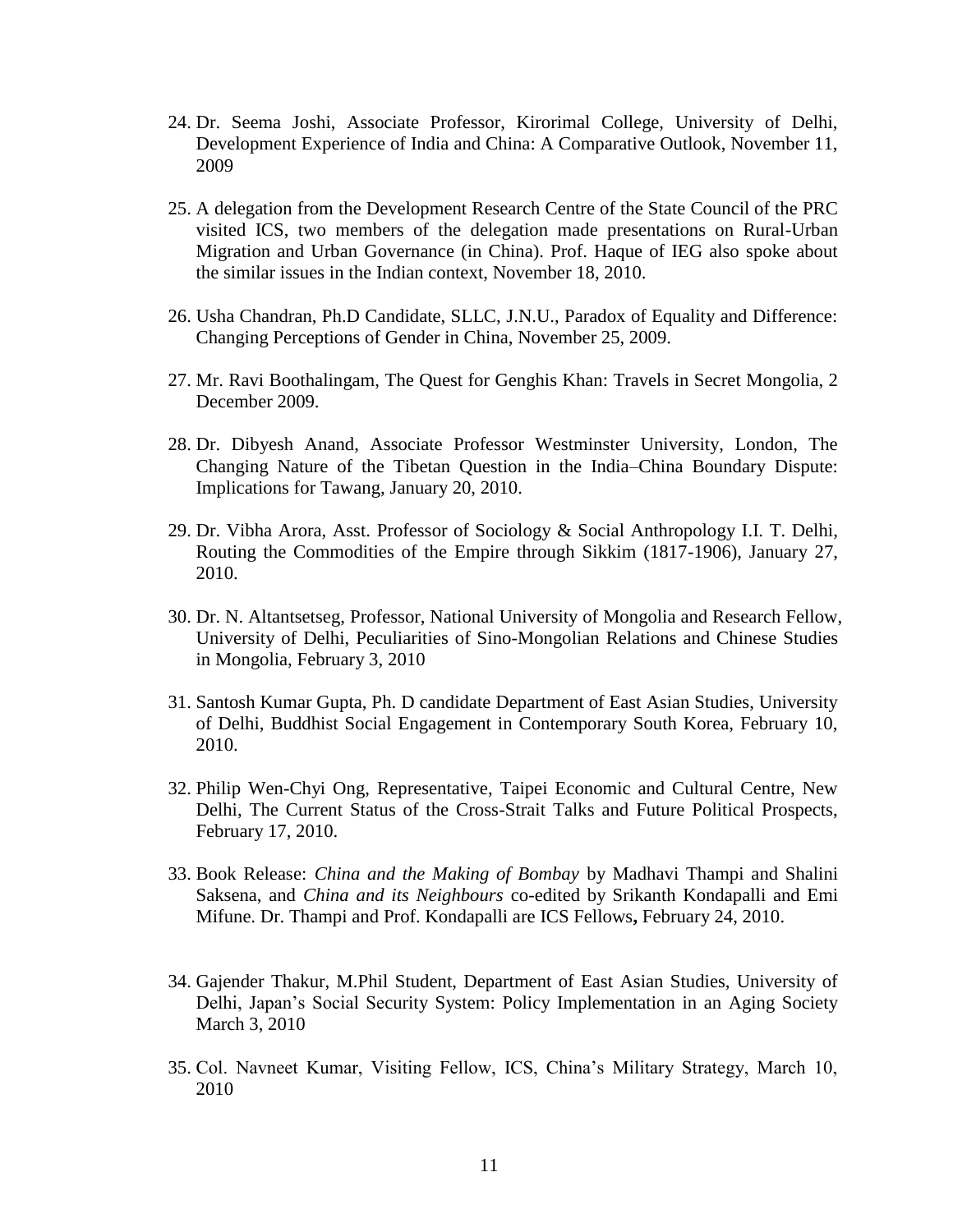- 36. Prof. Wang Hongwei, Institute of Asia- Pacific Studies, Chinese Academy of Social Sciences, Beijing and Adviser, China National Association for South Asia Studies, Some Thoughts on India-China Relations, March 17, 2010.
- 37. Ms. Louise Merrington, Ph. D. candidate, Australian National University, Canberra, "India and China: Rise to Great Power Status?", March 31, 2010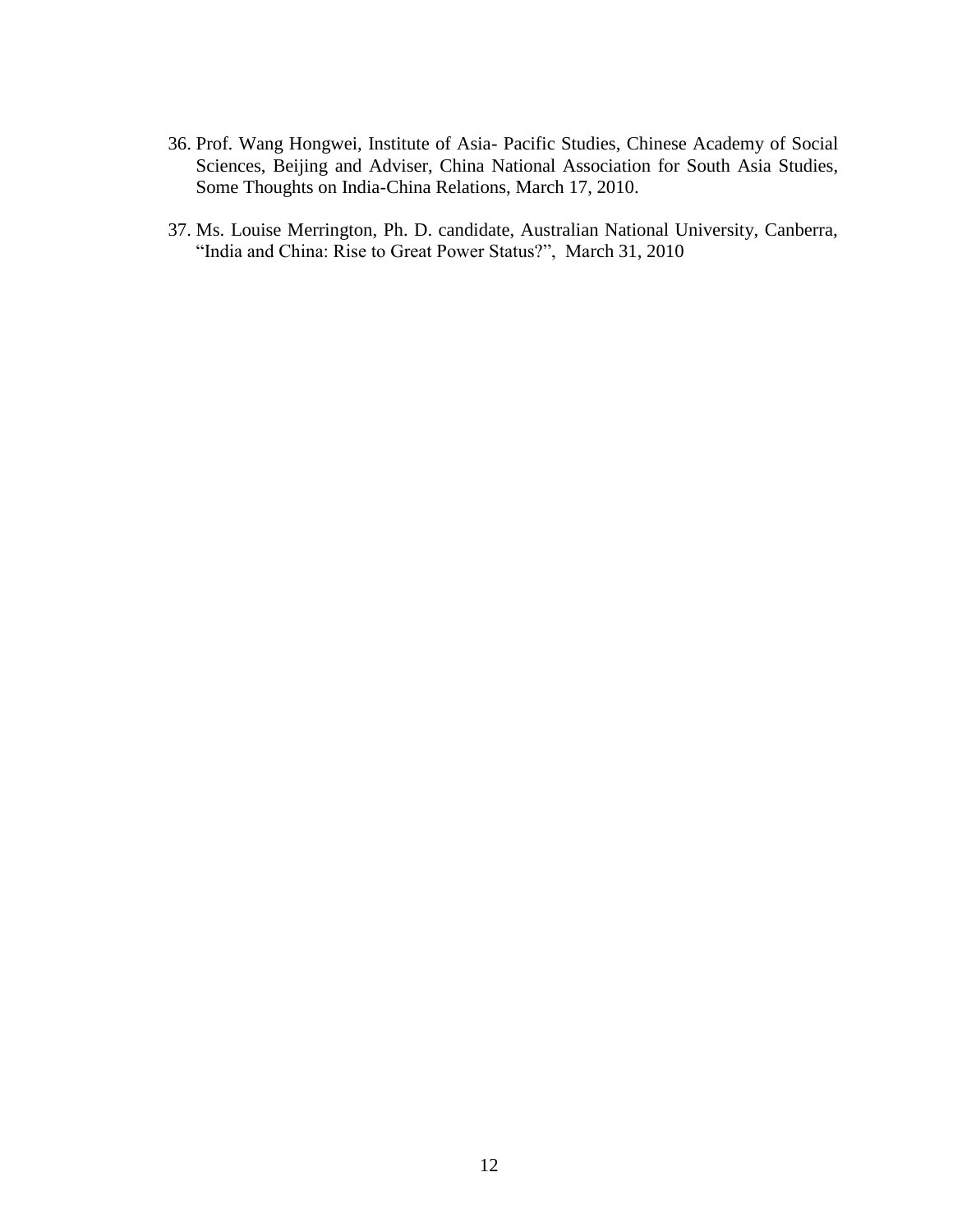## **Annexure 2**

### **ICS FACULTY AND STAFF**

| <b>Co-Chairpersons</b>    | Rajeev Bhargava (ex-officio, Director, CSDS)<br>Manoranjan Mohanty                                                                                                                                    |  |  |  |
|---------------------------|-------------------------------------------------------------------------------------------------------------------------------------------------------------------------------------------------------|--|--|--|
| <b>Honorary Director</b>  | Sreemati Chakrabarti                                                                                                                                                                                  |  |  |  |
| <b>Steering Committee</b> | Alka Acharya, Rajeev Bhargava, Sreemati Chakrabarti,<br>D.L. Sheth, Manoranjan Mohanty, Ashis Nandy, K.<br>Raghunath, R.K. Srivastava, Peter D'Souza, Arvinder<br>Singh, Brij Tankha, Patricia Uberoi |  |  |  |

### **ICS Honorary Fellows**

| Alka Acharya:                                                                         | Associate Professor, Centre for East Asian Studies, School of          |  |  |  |  |  |  |  |  |
|---------------------------------------------------------------------------------------|------------------------------------------------------------------------|--|--|--|--|--|--|--|--|
|                                                                                       | International Studies Jawaharlal Nehru University,                     |  |  |  |  |  |  |  |  |
|                                                                                       | China's international relations; Foreign policy and political economy; |  |  |  |  |  |  |  |  |
|                                                                                       | Sino-Indian relations                                                  |  |  |  |  |  |  |  |  |
| <b>Hemant Adlakha:</b>                                                                | Associate Professor, School of Languages, Jawaharlal Nehru University, |  |  |  |  |  |  |  |  |
|                                                                                       | Chinese literature and culture                                         |  |  |  |  |  |  |  |  |
| Sreemati Chakrabarti: Professor, Department of East Asian Studies,                    |                                                                        |  |  |  |  |  |  |  |  |
|                                                                                       | University of Delhi, Chinese politics and education                    |  |  |  |  |  |  |  |  |
| Professor, School of International Studies, Jawaharlal Nehru<br>R.R. Krishnan:        |                                                                        |  |  |  |  |  |  |  |  |
| University (rtd.) Korean affairs                                                      |                                                                        |  |  |  |  |  |  |  |  |
| Srikanth Kondapalli: Professor, Centre for East Asian Studies, JNU, Defence and PLA   |                                                                        |  |  |  |  |  |  |  |  |
| <b>Sabaree Mitra:</b>                                                                 | Professor, School of Languages, Jawaharlal Nehru                       |  |  |  |  |  |  |  |  |
|                                                                                       | University, Chinese language, literature and culture                   |  |  |  |  |  |  |  |  |
| Manoranjan Mohanty: Professor of Political Science, University of Delhi (rtd.),       |                                                                        |  |  |  |  |  |  |  |  |
|                                                                                       | Chinese politics, Comparative development studies                      |  |  |  |  |  |  |  |  |
| <b>Vijay Nambiar:</b>                                                                 | Formerly of the Indian Foreign Service and Deputy National             |  |  |  |  |  |  |  |  |
|                                                                                       | Security Advisor, Government of India, India-China relations           |  |  |  |  |  |  |  |  |
| Kishan S. Rana:                                                                       | Indian Foreign Service (rtd): Comparative Asian diplomacy              |  |  |  |  |  |  |  |  |
| K. Raghunath:                                                                         | Formerly of the Indian Foreign Service, <i>India-China relations</i> , |  |  |  |  |  |  |  |  |
| <b>Arvinder Singh:</b>                                                                | Fellow, Centre for the Study of Developing Societies, Chinese economy  |  |  |  |  |  |  |  |  |
| <b>Brij Tankha:</b><br>Professor in Modern Japanese History, Department of East Asian |                                                                        |  |  |  |  |  |  |  |  |
|                                                                                       | Studies, University of Delhi, Japanese history, Japan and Asia,        |  |  |  |  |  |  |  |  |
|                                                                                       | Contemporary Japan                                                     |  |  |  |  |  |  |  |  |
| <b>Madhavi Thampi:</b>                                                                | Reader, Department of East Asian Studies, University of Delhi, Chinese |  |  |  |  |  |  |  |  |
| history                                                                               |                                                                        |  |  |  |  |  |  |  |  |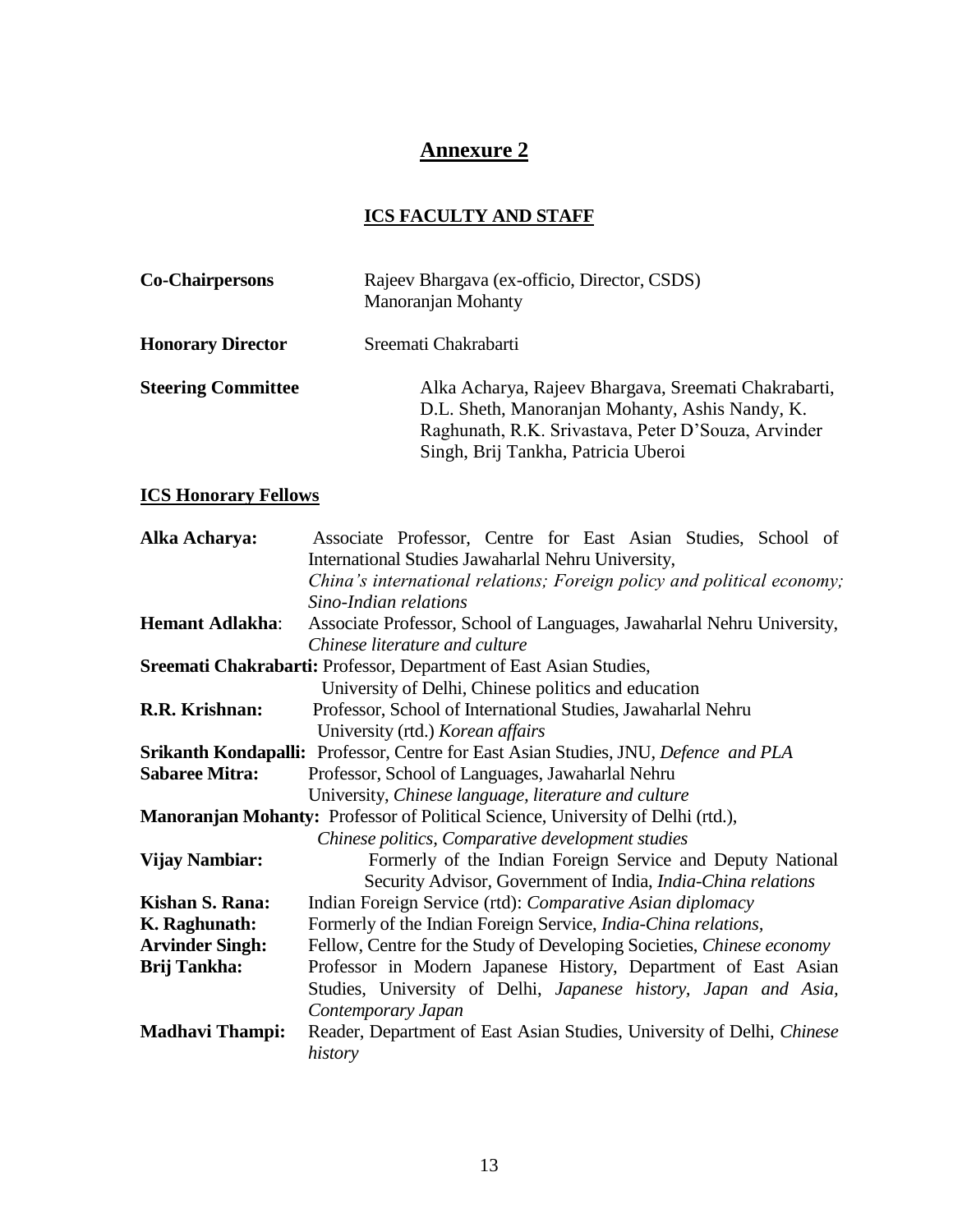| <b>Patricia Uberoi:</b> | Professor in Social Change and Development, Institute of Economic  |  |  |  |  |
|-------------------------|--------------------------------------------------------------------|--|--|--|--|
|                         | Growth, Delhi (rtd), Chinese society and culture; Family, kinship, |  |  |  |  |
|                         | gender                                                             |  |  |  |  |

#### **ICS Emeritus Fellows**

| G.P. Deshpande:     | Professor, Centre for East Asian Studies, Jawaharlal Nehru                                      |  |  |  |  |
|---------------------|-------------------------------------------------------------------------------------------------|--|--|--|--|
|                     | University (rtd.), and former Director, ICS China's international<br>relations                  |  |  |  |  |
|                     |                                                                                                 |  |  |  |  |
| <b>Huang I-shu:</b> | Formerly Reader, Department of Chinese & Japanese Studies,                                      |  |  |  |  |
|                     | University of Delhi (rtd.) Chinese language and literature; Chinese                             |  |  |  |  |
|                     | Minority areas                                                                                  |  |  |  |  |
| Vinod C. Khanna:    | Formerly of the Indian Foreign Service and former Director, ICS,                                |  |  |  |  |
|                     | China's foreign relations                                                                       |  |  |  |  |
|                     | <b>C.V. Ranganathan:</b> Formerly of the Indian Foreign Service and former Co-Chairperson, ICS, |  |  |  |  |
|                     | India-China relations                                                                           |  |  |  |  |
| <b>Tan Chung:</b>   | Formerly Professor of Chinese, Jawaharlal Nehru University (rtd.)                               |  |  |  |  |
|                     | Chinese history, culture and art; Sino-India studies                                            |  |  |  |  |
|                     |                                                                                                 |  |  |  |  |

#### **ICS Visiting Fellows**

**Col. Navneet Kumar: Project on China"s Military Strategy Poonam Surie: Project on Chinese Religion and Culture**

| <b>China Report</b>       |                      |
|---------------------------|----------------------|
| Editor                    | Alka Acharya         |
| Associate Editor          | Madhavi Thampi       |
| <b>Book Review Editor</b> | Sreemati Chakrabarti |
|                           |                      |

**East Asia Programme**

Programme Coordinator Brij Tankha

**Chinese Economy Research Programme** Programme Coordinator **Arvinder Singh** 

**India-China Comparative Development Studies Programme** Programme Coordinators: Manoranjan Mohanty and Patricia Uberoi

### **ICS Research Affiliates**

**Arjun Asrani**, Indian Foreign Service (rtd): *Japan and East Asia* **Ravi Bhoothalingam**, Chief Executive, Manas Advisory, *India-China collaboration in Tourism*. **Ashwini Deshpande,** Professor of Economics, Delhi School of Economics**,** *Comparative India-China economic studies; social exclusion*